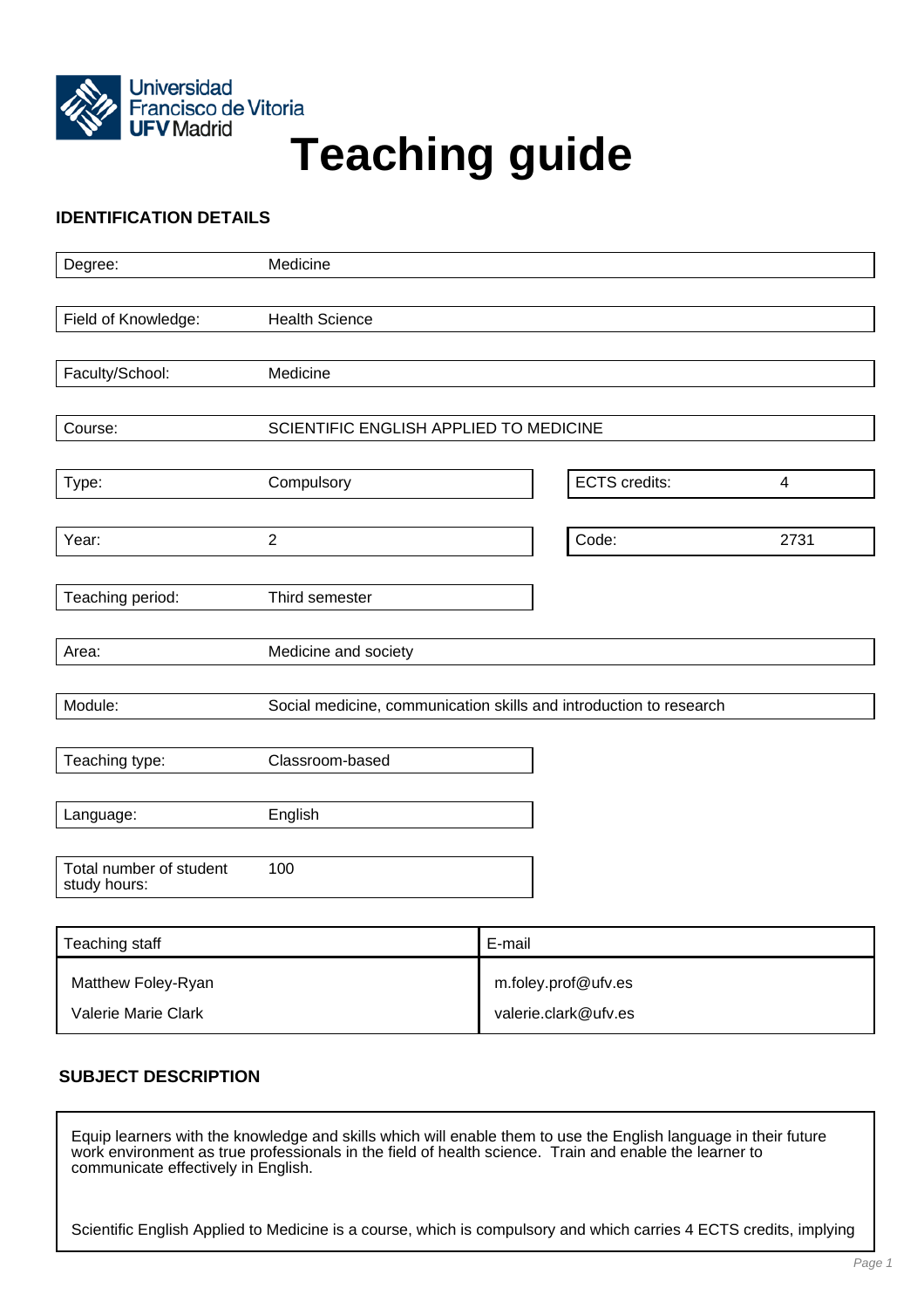100 hours of dedication on the learner's part, taught in the Third Semester of the Second Year of Health Science Degree studies. This course is embodied within the Area of Medicine and Society within the Module: Social medicine, communication skills and introduction to research.

Scientific English Applied to Medicine forms part of a well-rounded, integral education focused on the learner in all of his or her harmoniously integrated dimensions (intelligence, will, emotional nature, sociability, abilities, skills...). In the area of health science, our aim is that future doctors and health carers become true professionals with a true love and vocation for working in health care, and this involves the encounter with the patient, who is much more than just a person with health concerns, who is a whole person with a fully enclosed reality. Through second language learning, the learner is encouraged to expand his or her own horizons by raising questions about and exploring other cultures, which, besides facilitating communication in an increasingly globalized world, allows the learner to get to know other languages and other cultures making the person more aware of his or her own language and culture, that is, of one's self.

# **GOAL**

Develop communicative competence in English whether applied to communicating with the scientific community, with patients and/or with the rest of health care professionials in hospital environments.

# **PRIOR KNOWLEDGE**

This course recommends students to have a basic knowledge of the English language, understanding that they have successfully completed the English Language Test Section in the Spanish State University Access Exam (EBAU). (See: The Common European Framework of Reference for Languages)

# **COURSE SYLLABUS**

A robust skills and language CEFR-aligned syllabus using contexts for learning new language that provide engaging real-life situations exposing students to authentic English usage and providing realistic models for language prodution. It is designed to promote effective communication and helps to build learners' confidence with regular opportunities for meaningful practice using various methodologies like 'Flipped classroom' and 'Cooperative learning'.

#### - DEBATING

 Students acquire the skills to read around subjects related to the field of Medicine and express their own opinions in a formal debate setting. Students learn specific language to equip them to carry out this task to a high academic standard.

### - THE HUMAN BODY

 Students learn, consolidate and practise vocabulary and terminology of frequent use related to the human body, paying special attention to communicating with people who are non-specialists, for example, patients and family members.

#### - HEALTH AND ILLNESS: UNDERSTANDING MEDICAL ENGLISH

 Students learn and practise vocabulary and terminology of frequent use related to some of the most common illnesses and general healthcare, paying special attention to communicating with people who are non-specialists, for example, patients and family members. Students engage in reading comprehension and audiovisual activities based on medical texts (press and specialised journals) for interpretation and discussion purposes.

#### - COMMUNICATING WITH THE PATIENT

 Students learn and practise vocabulary and terminology of frequent use related to medical and surgical treatments, manifestations of pain, procedures and instruments, paying special attention to communicating with people who are non-specialists, for example, patients and family members. They learn to distinguish between medical terminology and everyday language when describing health issues to patients.

### - NUMBERS AND DATA VISUALISATION

 This unit increases fluency in understanding and communicating with numbers and measurements (temperature, dosage, percentages, etc.). Students learn how to describe research results and make informed choices when selecting data visualisation tools such as tables, charts and graphs to illustrate numeric results.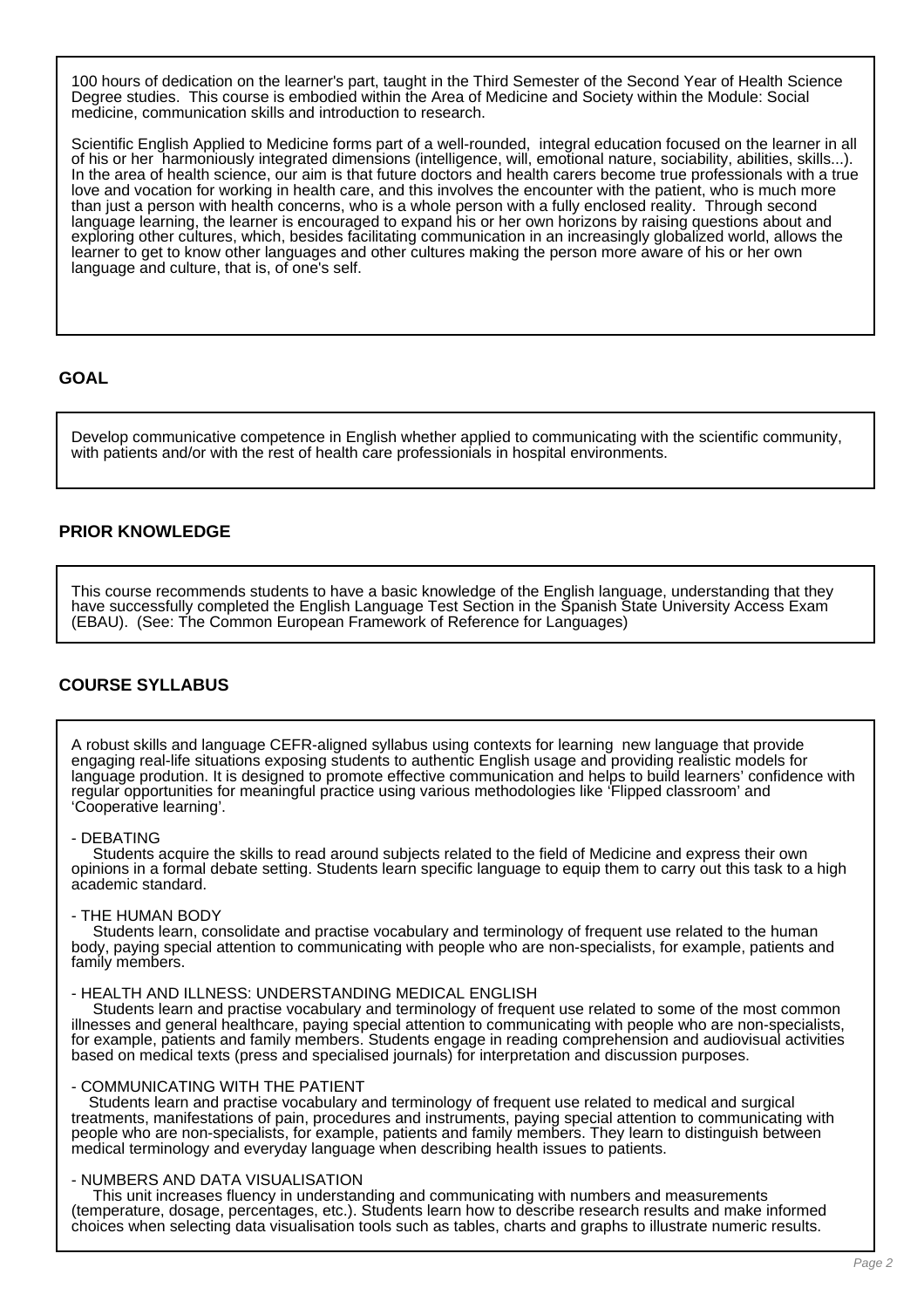## - LANGUAGE FOR ACADEMIC RESEARCH PURPOSES

 Students learn about the construction and dissemination of scholarly production and acquire notions of formal writing expressions. Students additionally learn how to correctly cite academic sources in academic publications.

### - MAKING PRESENTATIONS

 Students are provided with useful, necessary techniques on how to prepare and give an effective presentation in English. The learners are prepared to present before an audience, they will learn the language necessary to give presentations by selecting and evaluating information, properly quoting sources used and engaging with the audience.

LANGUAGE WORK - Students increase overall knowledge of English grammar and pronunciation throughout the course, in particular, that related to the themes dealt with herein.

# **EDUCATION ACTIVITIES**

In second-language teaching-learning methodology, the how is as important as the what or even the final result. The way a second language is taught-learnt is a learning experience in and of itself, through which the learner's knowledge and skills in the second language are continuously put into question, reflected upon, experienced, experimented with and advanced, thus allowing learning to take place and greater, improved language competence to be acquired.

Therefore the methodology applied in this course is, first and foremost, communicative. Communication being a two-way thing, the teacher-learner relationship and In second-language teaching-learning methodology, the how is as important as the what or even the final result.

The methodology applied in this course is therefore communicative, eclectic and collaborative. 'Communicative' implies active participation and involvement. 'Eclectic' takes into account different teaching-learning styles, allowing the student to develop and activate his/her own learning. 'Collaborative' provides the learner with the opportunity, both individually and in collaboration with others, to acquire more autonomy as well as a greater sense of responsibility for self and others. The teacher is a guide in this learning process.

This communicative, eclectic, collaborative methodology implies,

IN CLASS:

- Interactive class lectures
- Seminars
- Student presentations and student-led discussions
- Group and pair activities: role-plays, simulations, interviews, research, project work, online forums, etc.
- Feedback mechanisms
- Midterm and final written and/or oral exams

OUTSIDE OF CLASS:

- Independent study and preparation of class/group/pair work
- Online task completion and participation
- Individual and group tutorials
- Self-assessment

The focus of this subject is on content, knowledge and skills relevant to health and medicine.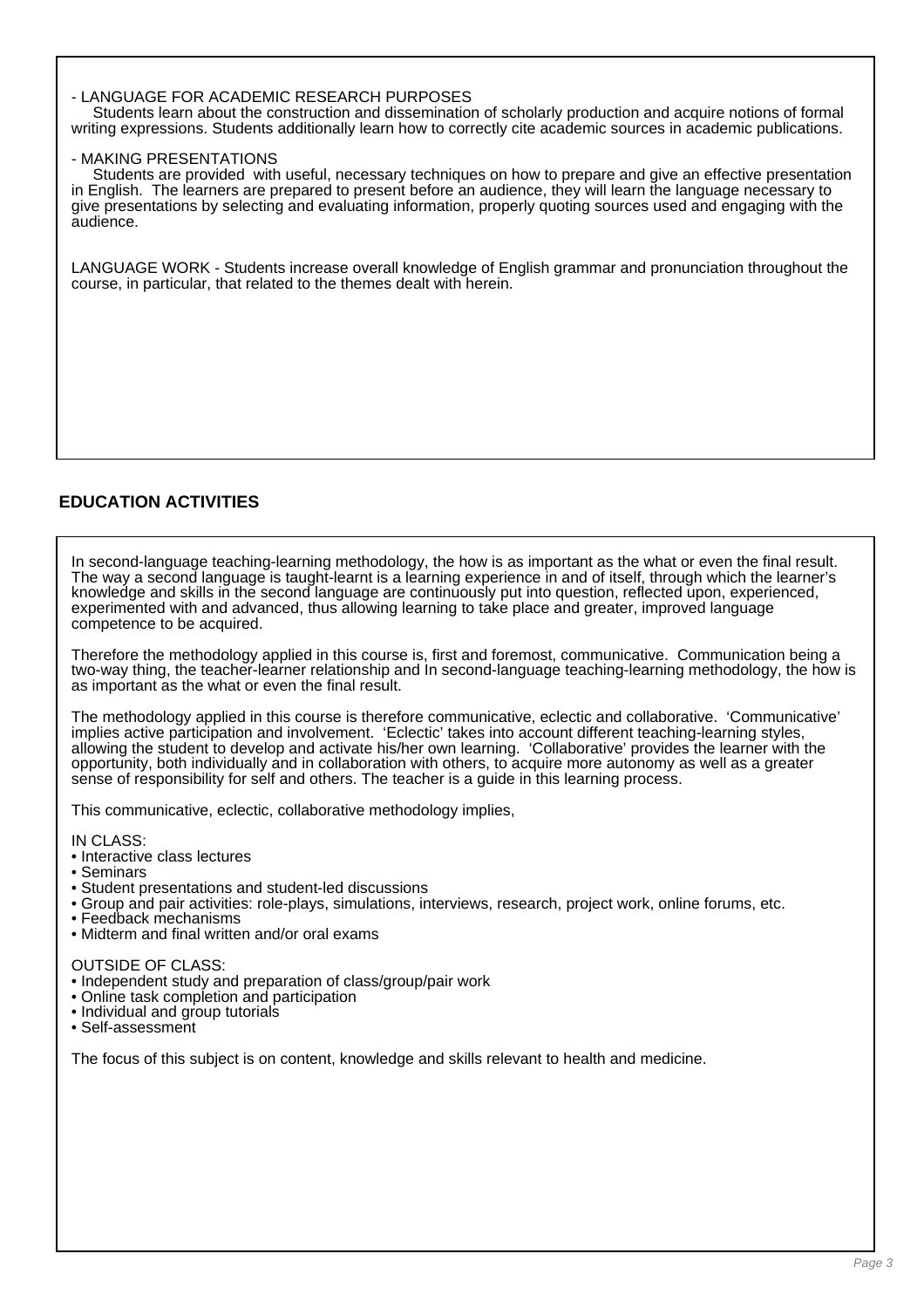# **DISTRIBUTION OF WORK TIME**

| CLASSROOM-BASED ACTIVITY                                                                                                                                                                                                                                                                                                 | INDEPENDENT STUDY/OUT-OF-CLASSROOM<br><b>ACTIVITY</b>                                                                                                      |
|--------------------------------------------------------------------------------------------------------------------------------------------------------------------------------------------------------------------------------------------------------------------------------------------------------------------------|------------------------------------------------------------------------------------------------------------------------------------------------------------|
| 42 hours                                                                                                                                                                                                                                                                                                                 | 58 hours                                                                                                                                                   |
| •Theoretical Classes / Lectures<br><b>Theoretical and practical workshops, seminars,</b><br>conference, round tables: (Work in small groups in order to<br>go in depth with specific content, individual or group<br>tutorials)<br><b>Practical Classes and Presentations of Group Work</b><br><b>Assessment</b><br>∣42h | •Individual and group work<br>. Theoretical and practical study<br>•Completion of assignments on UFV Virtu@I and /or<br>other multimedia platforms.<br>58h |

# **SKILLS**

## **Basic Skills**

Students must have demonstrated knowledge and understanding in an area of study that is founded on general secondary education. Moreover, the area of study is typically at a level that includes certain aspects implying knowledge at the forefront of its field of study, albeit supported by advanced textbooks

Students must be able to apply their knowledge to their work or vocation in a professional manner and possess skills that can typically be demonstrated by coming up with and sustaining arguments and solving problems within their field of study

Students must have the ability to gather and interpret relevant data (usually within their field of study) in order to make judgments that include reflections on pertinent social, scientific or ethical issues

Students must be able to convey information, ideas, problems and solutions to both an expert and non-expert audience

Students must have developed the learning skills needed to undertake further study with a high degree of independence

## **General Skills**

That the students have reached a minimum acceptable level in a foreign language, preferably English.

### **Specific skills**

To be able to understand and critically interpret scientific texts.

To be familiar with aspects of communication with patients, families and their social environment: models of clinical relations, interviews, verbal and non-verbal communication and interferences. To know how to give bad news.

To learn how to give oral and written presentations of scientific papers and/or professional reports in public.

To be able to use scientific English applied to medicine both orally and in writing in an accurate manner.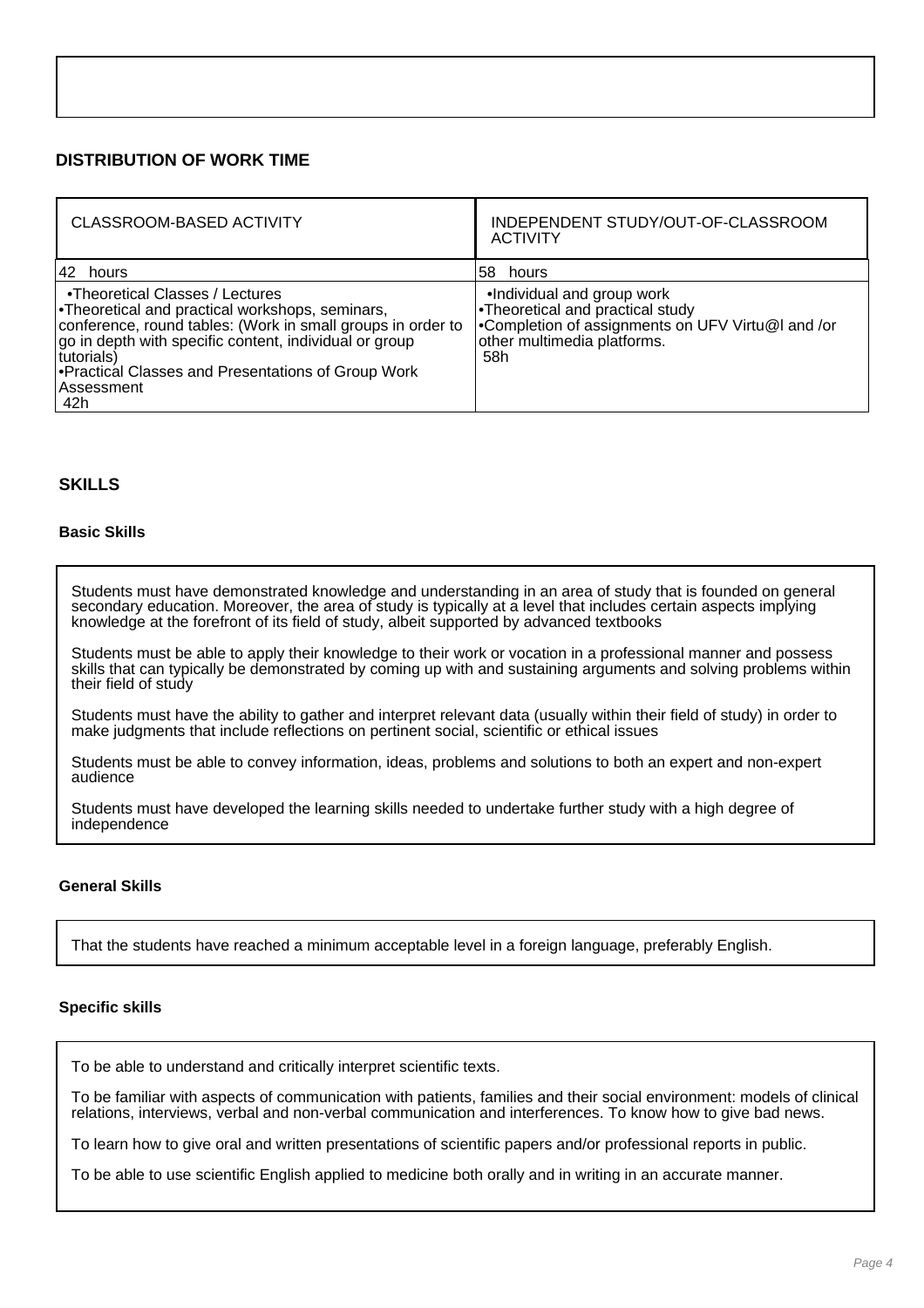# **LEARNING RESULTS**

The student communicates with patients in English adjusting his/her discourse to the requirements of the situation.

The student recognises the importance of the English language as an internationally intelligible means of communication which provides access to and understanding of health issues on a European as well as global level.

The student makes adequate use of content vocabulary related to health and medicine.

The student reads, interprets and analyses texts on medical topics in English.

The studend defends and critically justifies his/her opinions in discussions and oral presentations.

The student creates and develops a project related to health and medicine which is meaningful and relevant making use of a variety of appropriate resources, including TICS and multimedia.

The student makes use of different discursive styles always taking into account coherency and cohesion.

# **LEARNING APPRAISAL SYSTEM**

 \*\*\*\*\*\*\*\*\*\*\*\*\*\*\*\*\*\*\*\*\*\*\*\*\*\*\*\*\*\*\*\*\*\*\*\*\*\*\*\*\*\*\*\*\* CONTINUOUS EVALUATION SYSTEM \*\*\*\*\*\*\*\*\*\*\*\*\*\*\*\*\*\*\*\*\*\*\*\*\*\*\*\*\*\*\*\*\*\*\*\*\*\*\*\*\*\*\*\*\*

------------------------------------------------------------------------------------------------------------ ORDINARY EXAM PERIOD: Dec-Jan (1st SEMESTER) – May (2nd SEMESTER)

------------------------------------------------------------------------------------------------------------

BLOCK 1: WRITTEN EXAMS – 40%

-10% - Mid-term Exam. If a student does not sit the mid-term exam and does not present a formal excuse IN DUE TIME AND IN PROPER FORM, authorized by the PEC or the Director of the Degree, he/she loses this 10%.

-30% - Final Exam. To calculate an average with the Mid-term Exam, the student must obtain a minimum of 5/10 on the Final Exam.

NOTE: Students must obtain a PASS (5/10) in THE FINAL EXAM IN ORDER TO PASS THE SUBJECT and to calculate an overall grade average with blocks 2, 3 and 4.

BLOCK 2: ORAL ASSESSMENT- 30%

-Evaluated ORAL tasks completed in class throughout the semester, individually, in pairs and/or in groups (presentations, debates, discussions, simulations, interviews, etc.).

NOTE: Students must obtain an overall PASS (5/10) in BLOCK 2, to calculate an overall grade average with BLOCKS 1, 3 and 4. STUDENTS MUST PASS THIS BLOCK IN ORDER TO PASS THE SUBJECT.

BLOCK 3: INDEPENDENT STUDY-WORK ASSESSMENT - 20%

-Completion of minimum 2 evaluated pieces of work, as stipulated by the teacher.

-Completion of regular homework assignments

-Completion of and participation in any online tasks.

-Attendance to tutorials when required.

NOTE: All tasks and assignments must be handed in IN DUE TIME AND PROPER FORM, as stipulated in the course calendar uploaded onto the Aula Virtual. If tasks and assignments are not handed in IN DUE TIME AND PROPER FORM, the mark for aforementioned tasks and assignments will be 'zero' (0). They will NOT be marked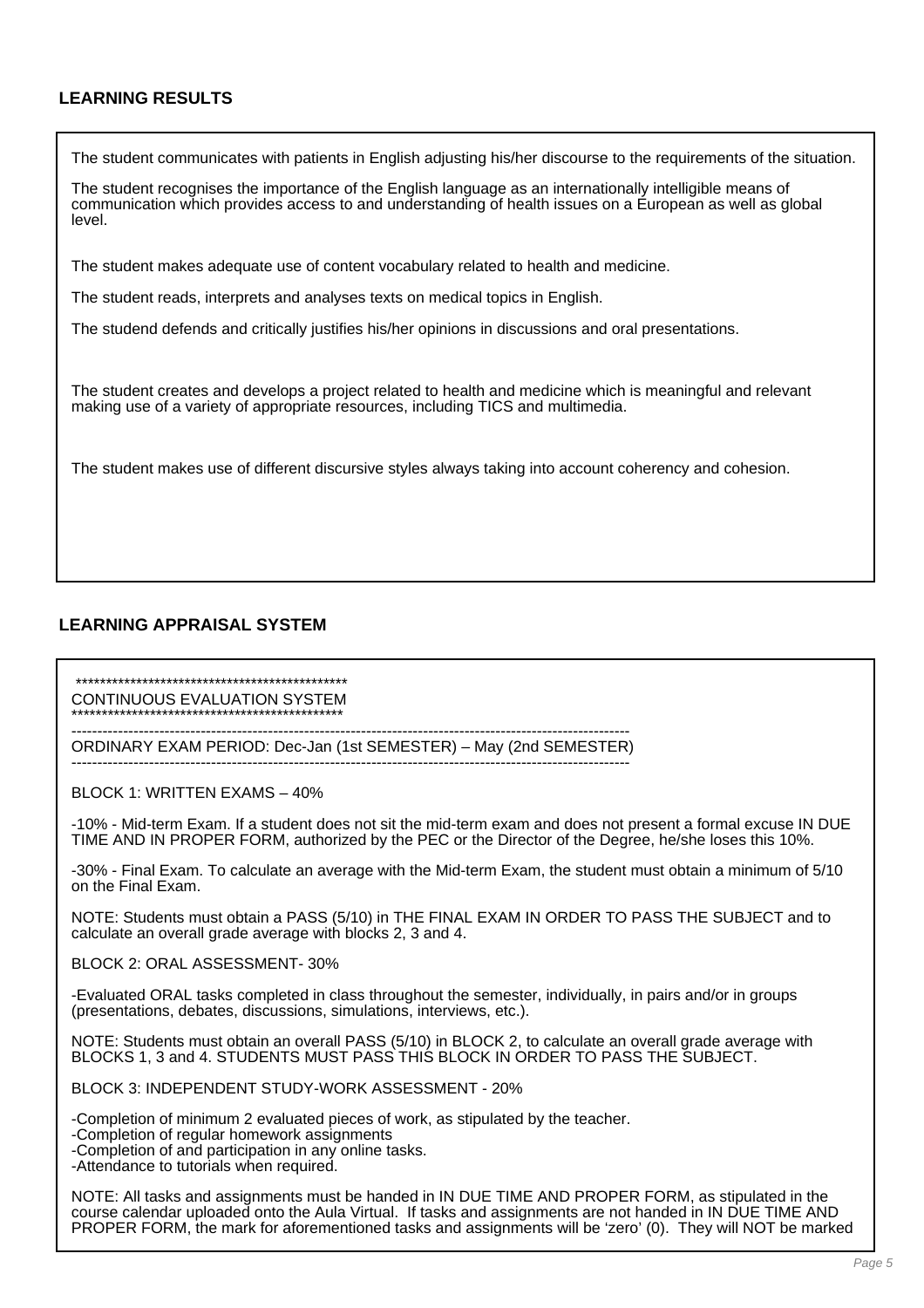within the ordinary exam period if handed in after the deadline.

BLOCK 4: ATTITUDE AND PARTICIPATION – 10%

NOTE: Students who do not attend class on a regular basis and who do not have a formal "dispensa" authorized and communicated by the Degree automatically lose this 10%.

------------------------------------------------------------------------------------------------------ EXTRAORDINARY EXAM PERIOD: June -July (1st and 2nd SEMESTERS) ------------------------------------------------------------------------------------------------------

NOTE:

1.Within one academic period, all passed marks from the different BLOCKS will be transferred from the ordinary to the extraordinary exam period.

2.Within one academic period, only those BLOCKS which have been failed in the ordinary exam period may be repeated in the extraordinary exam period.

3.No grades will be transferred from one academic year to the following academic year.

BLOCK 1: WRITTEN EXAM – 40%

-If BLOCK 1 has been failed, the student will be required to sit one written exam based on the contents covered throughout the course.

NOTE: Students must obtain an overall PASS (5/10) in BLOCK 1 to calculate an overall grade average with BLOCKS 2, 3 and 4. STUDENTS MUST PASS THE FINAL EXAM IN ORDER TO PASS THE SUBJECT.

BLOCK 2: ORAL ASSESSMENT- 30%

-If BLOCK 2 has been failed, the student will be required to carry out the required oral tasks from the ordinary exam period.

-The ORAL ASSESSMENT will take place on or before the officially published extraordinary exam date, unless indicated otherwise by the teacher.

NOTE: Students must obtain an overall PASS (5/10) in BLOCK 2 to calculate an overall grade average with BLOCKS 1, 3 and 4. STUDENTS MUST PASS THIS BLOCK IN ORDER TO PASS THE SUBJECT.

BLOCK 3: INDEPENDENT STUDY-WORK ASSESSMENT - 20%

-If BLOCK 3 has been failed, the student will have the opportunity to repeat and/or submit one or more major pieces of course-related work BY OR BEFORE the official final exam date in the extraordinary period unless indicated otherwise by the teacher.

BLOCK 4: ATTITUDE AND PARTICIPATION – 10%

- The mark for this block will be transferred from the ordinary period to the extraordinary period.

\*\*\*\*\*\*\*\*\*\*\*\*\*\*\*\*\*\*\*\*\*\*\*\*\*\*\*\*\*\*\*\*\*\*\*\*\*\*\*\*\*\*\*\*\* ALTERNATIVE EVALUATION SYSTEM \*\*\*\*\*\*\*\*\*\*\*\*\*\*\*\*\*\*\*\*\*\*\*\*\*\*\*\*\*\*\*\*\*\*\*\*\*\*\*\*\*\*\*\*\*

NOTE: This system only applies for those students who are: repeating the course; have an official 'dispensa' signed by the dean of the corresponding faculty; or are on an international exchange program, therefore automatically having a 'dispensa'. IT IS THE STUDENT'S RESPONSIBILITY TO BE INFORMED REGARDING COURSE REQUIREMENTS, DEADLINES AND EXAM DATES, AS WELL AS TO CONTACT HIS/HER TEACHER. STUDENTS MUST CONTACT THEIR TEACHER WITHIN TWO WEEKS FROM THE BEGINNING OF THE TERM.

------------------------------------------------------------------------------------------------------------ ORDINARY EXAM PERIOD: Dec-Jan (1st SEMESTER) – May (2nd SEMESTER) ------------------------------------------------------------------------------------------------------------

BLOCK 1: WRITTEN EXAM – 50%

-The student will be required to sit one written exam based on the contents covered throughout the course.

NOTE: Students must obtain an overall PASS (5/10) in BLOCK 1 to calculate an overall grade average with BLOCKS 2 and 3. STUDENTS MUST PASS THE FINAL EXAM IN ORDER TO PASS THE SUBJECT.

BLOCK 2: ORAL ASSESSMENT- 30%

-The student will be required to carry out ORAL tasks as stipulated by the teacher.

-The ORAL ASSESSMENT will take place on or before the officially published extraordinary exam date, unless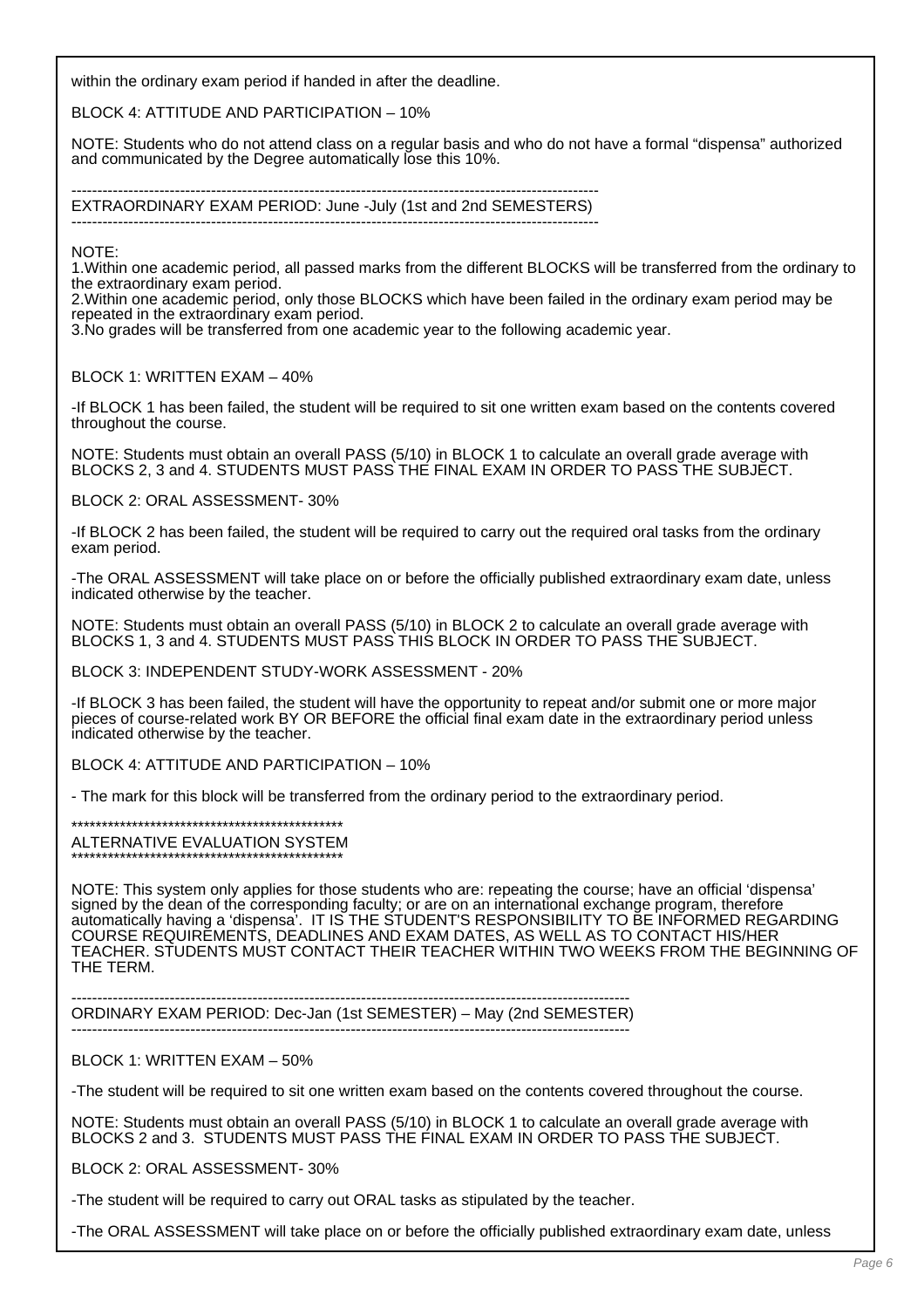indicated otherwise by the teacher.

NOTE: Students must obtain an overall PASS (5/10) in BLOCK 2 to calculate an overall grade average with BLOCKS 1 and 3. STUDENTS MUST PASS THIS BLOCK IN ORDER TO PASS THE SUBJECT.

BLOCK 3: INDEPENDENT STUDY-WORK ASSESSMENT - 20%

-Completion of evaluated pieces of work, as stipulated by the teacher. -Completion of regular homework assignments (to be handed in through the Aula Virtual or by email). -Completion of and participation in any online tasks. -Attendance to tutorials when required.

NOTE: All tasks and assignments must be handed in BY OR BEFORE THE LAST DAY OF CLASS ACCORDING TO THE OFFICIAL COURSE CALENDAR OR AS STIPULATED BY YOUR TEACHER. If tasks and assignments are not handed in by or before this date, the mark for aforementioned tasks and assignments will be 'zero' (0). They will NOT be marked within the ordinary exam period if handed in after this deadline.

------------------------------------------------------------------------------------------------------

EXTRAORDINARY EXAM PERIOD: June -July (1st and 2nd SEMESTERS) ------------------------------------------------------------------------------------------------------

NOTE:

1.Within one academic period, all passed marks from the different BLOCKS will be transferred from the ordinary to the extraordinary exam period.

2.Within one academic period, only those BLOCKS which have been failed in the ordinary exam period may be repeated in the extraordinary exam period.

3.No grades will be transferred from one academic year to the following academic year.

BLOCK 1: WRITTEN EXAM –50%

-The student will be required to sit one written exam based on the contents covered throughout the course.

NOTE: Students must obtain an overall PASS (5/10) in BLOCK 1 to calculate an overall grade average with BLOCKS 2 and 3. STUDENTS MUST PASS THE FINAL EXAM IN ORDER TO PASS THE SUBJECT.

BLOCK 2: ORAL ASSESSMENT- 30%

-The student will be required to carry out the required oral tasks from the ordinary exam period -The ORAL ASSESSMENT will take place on or before the officially published extraordinary exam date, unless indicated otherwise by the teacher.

NOTE: Students must obtain an overall PASS (5/10) in BLOCK 2 to calculate an overall grade average with BLOCKS 1 and 3. STUDENTS MUST PASS THIS BLOCK IN ORDER TO PASS THE SUBJECT.

BLOCK 3: INDEPENDENT STUDY-WORK ASSESSMENT – 20%

-The student will have the opportunity to repeat and/or submit one or more major pieces of course-related work BY OR BEFORE the official final exam date in the extraordinary period.

\*\*\*\*\*\*\*\*\*\*\*\*\*\*\*\*\*\*\*\*\*\*\* FURTHER NOTES: \*\*\*\*\*\*\*\*\*\*\*\*\*\*\*\*\*\*\*\*\*\*\*

1.Coursework deadlines are established at the beginning of the course. No work will be accepted after the due date.

2. Only the coursework stipulated will count towards the final grade. Additional pieces of work with the aim of raising one's overall grade will not be accepted.

3. In the event of plagiarism or other dishonest activity related to the evaluation process, the UFV regulations to the effect will be applied. All degree students must understand that they are subject to the rules of coexistence (la Normativa de Convivencia) of the university, whereby special attention is paid to any infraction attributed to plagiarism and/or cheating on an exam, which are considered as serious faults in agreement with Article 7 in the aforementioned rules.

4.Students are responsible for contacting their subject teacher within the first week after receiving notification of having obtained a 'dispensa'. Students are also responsible for being informed regarding and complying with the course requirements.

5.Honorable Mention: An honorable mention is recognition of excellence. It is awarded exclusively to students who stand out from their peers academically, as well as in attitude, dedication and teamwork. This decision lies exclusively with the subject teacher.

6. Students MUST PASS BOTH BLOCKS 1 AND 2 in order to pass the subject.